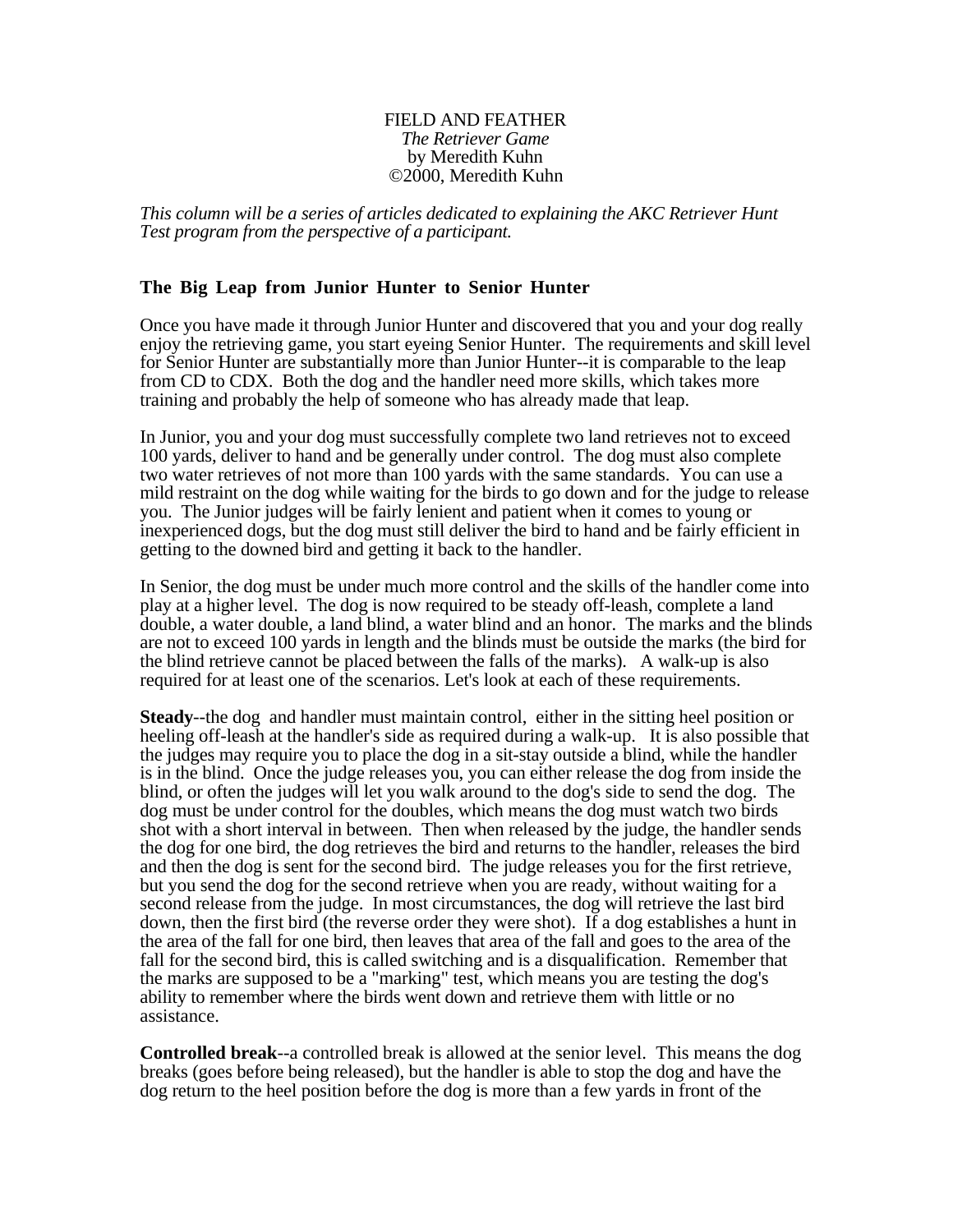designated line. Judges should define the distance they consider acceptable for the dog to travel before the handler gets the dog back under control.

**Creeping**--remember that creeping is when the dog inches forward from the designated line, trying to get closer to the birds being shot. Some creeping is allowed, but again the judges need to establish a tolerance zone so handlers know when the dog has creeped too far. If the dog creeps beyond the zone established by the judges, the judges will ask you to re-heel your dog before sending it for the retrieve.

Land blind—this is when the handler knows where the downed bird is, but the dog does not. The handler directs the dog to the bird by establishing an initial line for the dog and using whistle and hand signals to keep the dog on track to the bird. This may be a foreign concept and definitely one where it will help to watch another handler with a trained dog so you can understand the concept. It will also be helpful to have someone walk you through the steps to teaching a dog hand signals. There are also several good books out, but nothing can replace watching a skilled handler and dog.

**Water double**--this is the same concept as the land double. The dog must be under control while two birds are shot and land either in the water, or in a location where the dog must swim to make the retrieve (on the bank or on an island for instance). The same basics apply--dog must be under control, the dog must get to the area of the fall and find the bird, return to the handler, release the bird into the handler's hand and then be sent for the second bird. In most instances, a dog that runs the bank of the water to retrieve the bird will be scored lower than a dog that takes a direct line to the bird through the water. The judges should explain what is expected for each scenario.

**Water blind**--Handler knows where the bird is and uses the initial line, whistle and hand signals to direct the dog to the bird.

**Diversion shot and diversion bird--A** diversion shot is when a dry pop is used to test the dog's trainability and focus. A dry pop is a blank shell that is shot to make noise but doesn't have any pellets in it. This can be shot before the dog runs a blind, or as the dog is returning from retrieving a bird. The purpose is to test whether the dog will continue on its current mission. For example, if the dog is returning with a bird and a diversion shot goes off, the dog may stop and look, but the dog should not drop its bird, or change its course of direction.

A diversion bird is when the shot is accompanied by another bird being thrown. For example, the dog and handler watch a double being shot. The dog is sent for the first bird and then half-way back to the handler with the bird, another bird is shot and lands where the dog should be able to see it. The handler must be able to have the dog complete the current retrieve without the dog "switching" birds. Switching is when the dog drops the bird it is carrying and goes to the diversion bird instead. Switching is a disqualification. When a diversion bird is shot, the handler can either have the dog complete the original double and then pick up the diversion, or the dog can be sent to pick up the diversion, return with it, then be sent for the second bird of the double retrieve. Confused? The best way to understand some of these concepts is to watch a few Senior tests and ask questions.

**Honoring**--a dog running at the senior level is also required to honor another dog's retrieve. This is when the dog and handler must watch as birds are shot for another participant. The dog running the mark is released by the judge, then the honoring dog is released. If the honoring dog breaks at any time during the honor, the honoring dog is disqualified. If the honoring dog's break interferes with the "working" dog (the dog being judged on the retrieve), then the working dog will be allowed a re-run.